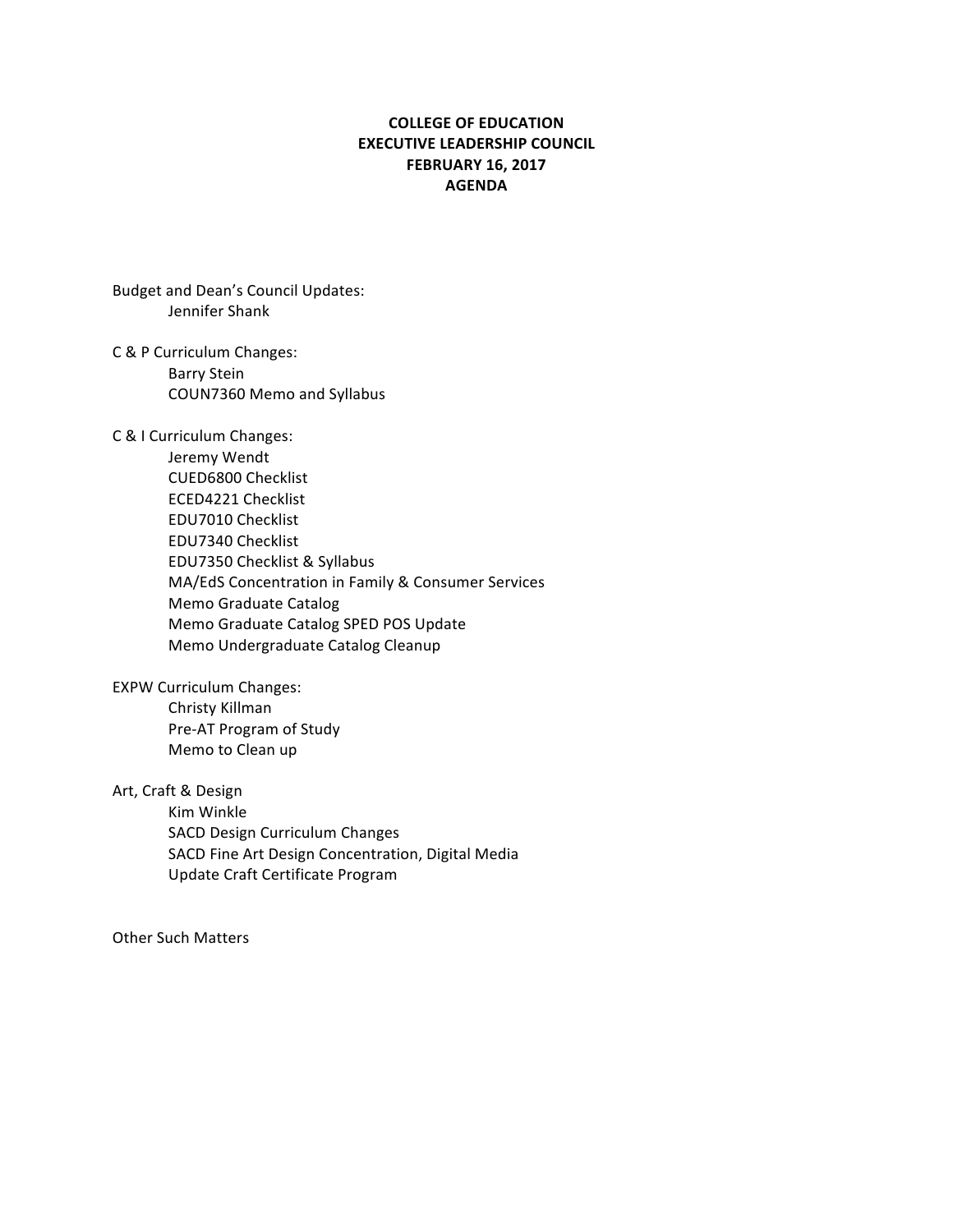# **COLLEGE OF EDUCATION EXECUTIVE LEADERSHIP COUNCIL FEBRUARY 16, 2017 Minutes**

Introduction of new director of the Craft Center, Dr. Debra Ruzinski

#### Budget and Dean's Council Updates:

Jennifer Shank

Budget requests on line for other colleges

No info on budget yet, therefore the Budget Sub Committee meeting was moved to February  $28^{th}$ .

Jeremy Wendt suggested that we have the GPA requirements rolled back due to lost enrollment of approximately 165 students since it was raised from 2.0. Suggested a holistic approach like UT.

C & P Curriculum Changes:

Barry Stein

COUN7360 Memo and Syllabus – Barry Stein made the motion to approve, Lisa Zagumny  $2^{nd}$  and all approved.

## C & I Curriculum Changes:

Jeremy Wendt CUED6800 Checklist ECED4221 Checklist EDU7010 Checklist EDU7340 Checklist EDU7350 Checklist & Syllabus - Jeremy Wendt made the motion to approve, Lisa Zagumny  $2^{nd}$ and all approved. MA/EdS Concentration in Family & Consumer Services - Jeremy Wendt made the motion to approve, Lisa Zagumny  $2^{nd}$  and all approved.

Memo Graduate Catalog - Jeremy Wendt made the motion to approve, Lisa Zagumny 2<sup>nd</sup> and all approved.

Memo Graduate Catalog SPED POS Update - Jeremy Wendt made the motion to approve, Lisa Zagumny  $2^{nd}$  and all approved.

Memo Undergraduate Catalog Cleanup - Jeremy Wendt made the motion to approve, Julie C. Baker 2<sup>nd</sup> and all approved.

**EXPW Curriculum Changes:** 

Christy Killman

Pre-AT Program of Study – Christy Killman made the motion to approve, Julie C Baker  $2^{nd}$ , and all approved

Memo to Clean up Catalog - Christy Killman made the motion to approve, Julie C Baker 2<sup>nd</sup>, and all approved